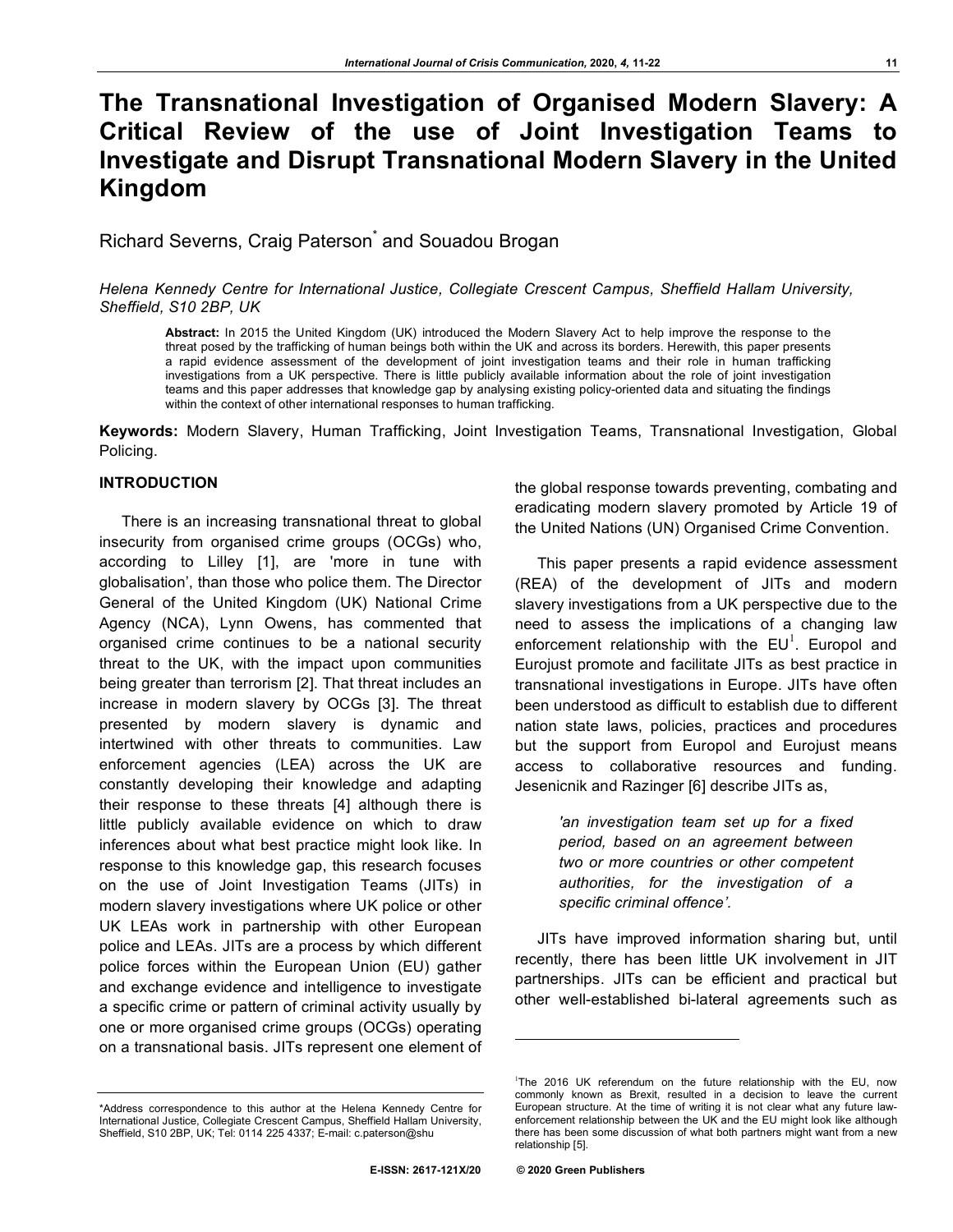International Letters of Request (ILORs), which establish real time co-operation and simultaneous targeting of the same crime problem with police operating in their own nation states, also support a bilateral transnational policing policy [7, 8].

There has been much academic debate about understandings, definitions and best responses to modern slavery or, to use the more commonplace international terminology, trafficking in human beings (THBs). The UK government use of 'modern slavery' terminology as an umbrella term to include THB, slavery, servitude and forced labour, rather than the international emphasis on THB has been subject to critique [9]. Nevertheless, the UK continues to understand THB in accordance with the Palermo Protocol elements, which are the act (recruitment, transport, transfer, harbouring and receipt of persons), the means (threat or use of force or other means of coercion) and the purpose (the exploitation). For the purposes of this paper, we will use the term 'modern slavery' when reference is made to the UK context and THB when reference is made to the international context.

There has been relatively little interrogation of policing responses to THB and there is some evidence of poor levels of awareness of the availability of investigatory tools such as JITs. Thus, there is a timely need for further academic research into the use of JITs, particularly in the context of Brexit and the future of UK police relations with European Union (EU) partners and Europol [5]. This paper provides that discussion by introducing the international and UK legal frameworks that underpin the investigation of modern slavery followed by a rapid evidence assessment of identified literature, analysis of the findings and an assessment of the implications for the policing of modern slavery in the UK. Prior to any of this, we will provide some brief commentary on the methodology used for this research.

## **METHODOLOGY**

The main aim of the research is "To provide a REA of JITs, and other similar interventions, in terms of their utility in safeguarding victims and investigating and disrupting transnational organised modern slavery impacting on the UK?" The aim is to establish a baseline understanding of what further research is required to see how effective JITs are in investigating modern slavery, what barriers exist to using JITs and what can be done to overcome any barriers to their use. REAs synthesise evaluation research to extract evidence to develop evidence-based policy. This REA took place as part of a review of a successful JIT in the East Midlands area of the UK [10] and the following section outlines our research strategy and approach to data management as well as the search terminology, inclusion criteria, and analytical technique that have been used.

In order to fully understand the interventions, evidence of predominantly qualitative rather than quantitative research has been sought for the REA. While quantitative research, such as economic evaluation, can enhance this process, qualitative research identifies the 'who, what, why, where, when and how' of the intervention [11, 12]. Analysis has thus been undertaken of academic and policy-oriented evaluation literature which assesses how JITs are used to investigate modern slavery. A management system based on the principles of the Home Office Large Major Enquiry System (HOLMES) has been used to process the evidence obtained for the REA. Such evidence has been gathered using a time specific inclusion/exclusion search of academic databases and open source data.

Access to the participants in organised modern slavery and those who police it is difficult and limited. This is accepted by academics who specialise in researching organised crime [13] and those who specialise in researching intelligence gathering methods [14-19]. They propose Open Source Intelligence (OSINT) as a solution, where evidence is gathered and analysed from a variety of open sources, including the media, social networks and police and government documents published on the internet.

An online search of JSTOR, ProQuest, Google Scholar and LexisNexis databases was undertaken using search terms such as 'transnational investigation', 'modern slavery' and 'joint investigation teams'. These searches were accompanied by the identification of appropriate grey literature such as official inspections and reviews of transnational investigations. 45 papers were identified for more detailed purposive sampling to ensure a focus on transnational investigation of modern slavery involving UK police and LEAs. This resulted in the identification of nine papers for inclusion in the REA. The papers used in the REA were:

'Stopping Traffic: Exploring the extent of, and responses to, trafficking in women for sexual exploitation in the UK' [20].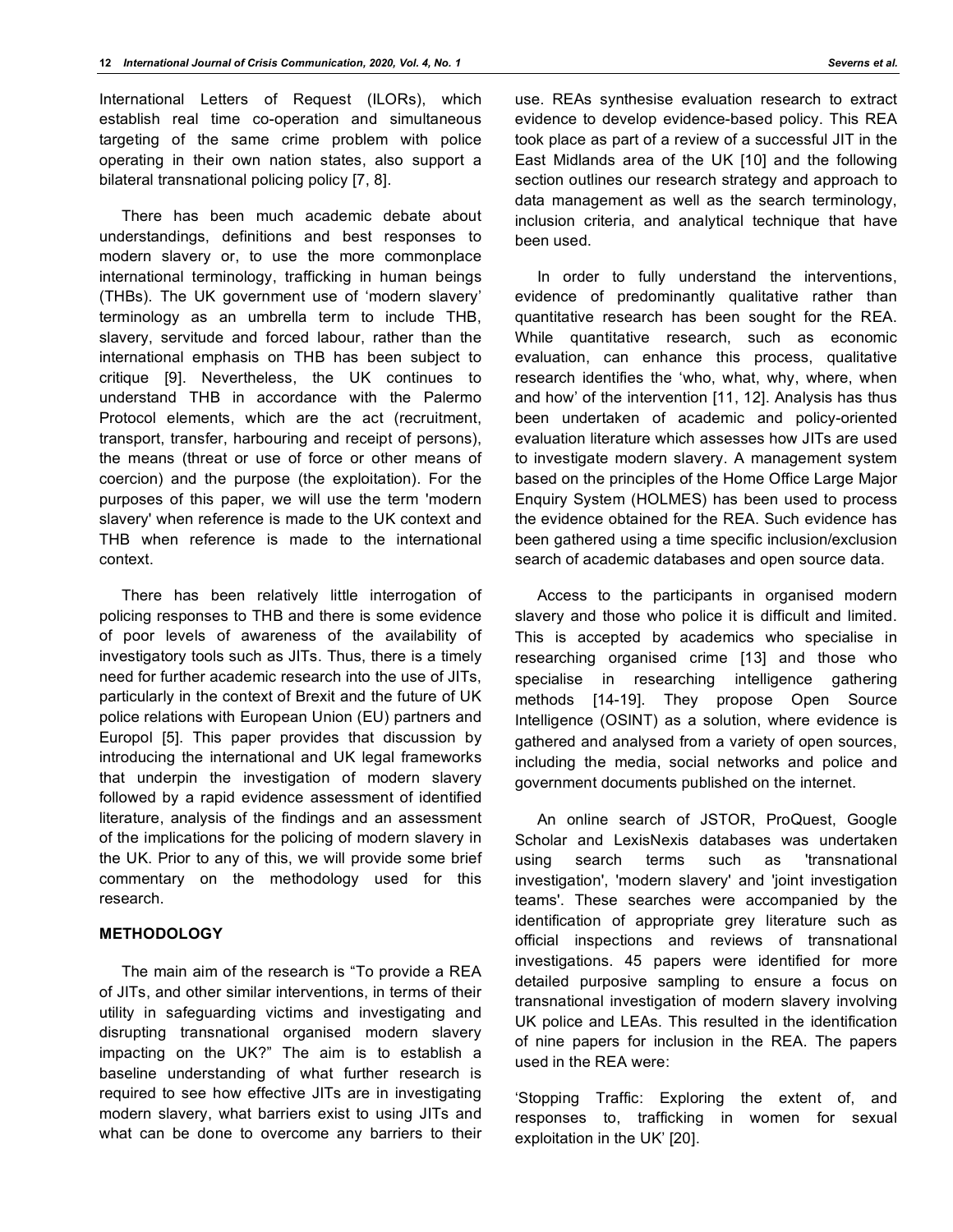'Regulation and enforcement to tackle forced labour in the UK: A systematic response' [21].

'In the Dock: Examining the UK's Criminal Justice Response to Trafficking' [22].

'North-South Irish Responses to transnational Organised Crime: research Report and findings' [23].

'Combating modern slavery experienced by Vietnamese nationals en route to, and within, the UK' [24].

'A Typology of Modern Slavery Offences in the UK' [25].

'Stolen freedom: the policing response to modern slavery and human trafficking' [26].

'Crown Prosecution Service (Delivering Justice): Modern Slavery Report' [27].

'Before the Harm is Done: Examining the UK's response to the prevention of trafficking' [9].

These nine texts were analysed alongside two other significant reports that were published during the research; the *Second JIT Evaluation Report* [28] and *Modern Slavery Police Transformation: Programme Annual Report to 31 March 2019* [29].

Supplementary questions were also identified to support this process:

- What was the expected theory of change and to what extent has it been achieved?
- What method of evaluation research was used?
- What type of investigative intervention has been researched?
- How has the investigation safeguarded modern slavery victims?
- Which OCGs are involved?
- How has the investigation disrupted the activity of OCGs?
- What other relevant themes, if any, have been drawn out from the research?

The evidence from answering those questions has been synthesised using thematic analysis to produce the findings which demonstrates how the transnational investigation of modern slavery involving UK police and LEAs and their use of JITs has developed since 2000 when Kelly and Regan [20] introduced the concept of '*contemporary forms of slavery*'. Four broad themes were identified which have been used to structure our findings. These are; the role and function of the JIT, the identification of victims, police investigative strategies, and partnership working. Prior to interrogating the findings, we will introduce the legal frameworks that underpin the policing of modern slavery in the UK as well as JITs in the EU and provide some introductory guidance to the role of JITs.

## **DEVELOPING THE UK LEGAL FRAMEWORK FOR POLICING MODERN SLAVERY**

Modern Slavery is the terminology used by the UK government to capture the broad range of smuggling, trafficking and other coercive activities that facilitate the exploitation of vulnerable people yet the international framework that underpins national and transnational responses continues to refer to trafficking in human beings (THB). The 'Palermo Protocol' [30] is the main international instrument obliging states to criminalise THB, with Article 3 of that protocol defining THB as:

> *"…the recruitment, transportation, transfer, harbouring or receipt of persons, by means of the threat or use of force or other forms of coercion, of abduction, of fraud, of deception, of the abuse of power or of a position of vulnerability or of the giving or receiving of payments or benefits to achieve the consent of a person having control over another person, for the purpose of exploitation. Exploitation shall include, at a minimum, the exploitation of the prostitution of others or other forms of sexual exploitation, forced labour or services, slavery or practices similar to slavery, servitude or the removal of organs."*

The UK Government's Modern Slavery Strategy [31]<sup>2</sup> supports the investigation of transnational modern slavery using a JIT with partners from the UK and other EU Law Enforcement and Judicial agencies. The strategy makes specific mention of Europol and Eurojust as key partners in improving co-ordination of the investigation of modern slavery offences committed

l

 $2$ The Modern Slavery Strategy [31] discussed in this paper covers England and Wales, but there are similar strategies in Scotland and Northern Ireland [25].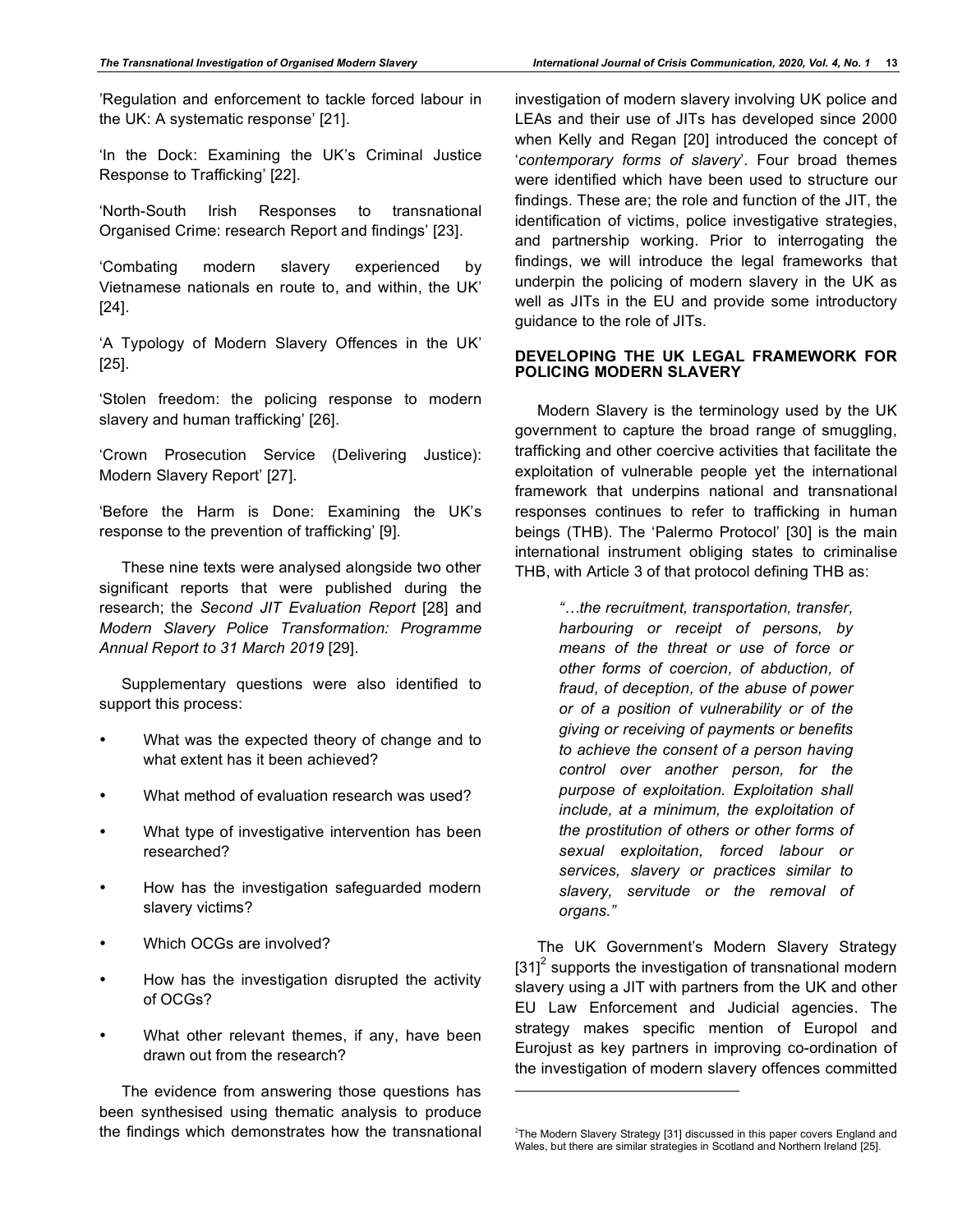on a transnational basis [31]. It is widely recognised that investigation and prosecution in one country alone can move the criminal activity from one place to another so Europol and Eurojust provide funding, resources, co-ordination and support for transnational operations to support attempts to dismantle organised crime gangs.

There are a multitude of different working definitions of organised crime [32] which reflect the variety of its shape, manifestations and impact. This paper draws specifically on the work of Hobbs [33] to reflect the 'glocal' structure, organisation and impact of transnational organised modern slavery. According to Hobbs, while organised crime may be driven by global markets its impact is felt at the local level. This perspective informs strategic responses to organised crime with the UK prioritising disruption tactics ahead of, for example, the Italian emphasis upon prosecution [34]. The extent of organisation evident in any form of organised crime is variable and this is no different in the context of modern slavery where any activities involving "more than one person working together with others over a period of time to commit crime for personal gain" [35] could be described as organised modern slavery.

Using the Palermo Protocol as a guide, the UK Government implemented the Modern Slavery Act 2015:

> *"An act to make provision about slavery, servitude, forced or compulsory labour and about human trafficking, including provisions for the protection of victims; to make provision for an Independent Anti-Slavery Commissioner; and for connected purposes."*

Sections 1 and 2 of the Modern Slavery Act 2015 specify offences relating to slavery, servitude, forced or compulsory labour and human trafficking. The Modern Slavery Act 2015 is considered an example of Piotrowicz's [36] '*pragmatic solution*' to modern slavery, seeking to identify those subject to slavery and trafficked for exploitation as victims of a crime and to use national and transnational analysis to improve the responses to this problem [36]. In 2016, 51 people were prosecuted under this act in England and Wales and in 2018 this number rose to 239 [27]. It is promoted by the UK Home Office as a '*world-leading*' piece of legislation despite a recent review and expected upcoming revisions [37].

Sereni and Baker [9] examined the criminal justice response to modern slavery and the vulnerabilities that lead to victimisation. They are critical of the lack of effort by the UK Government to reduce the causes of vulnerabilities that lead children and adults to become victims of modern slavery. Austerity measures, a hostile immigration policy and the potential negative consequences of Brexit are all cited as factors which enhance vulnerability. While the full extent of modern slavery is still not known, increased local and transnational investigation has been shown by the research to contribute towards a change in understanding of the subject that can enhance deterrence by increasing the risks for offenders [9].

Bowling and Sheptycki [38], define transnational policing as, '*any form of order maintenance, law enforcement, peace keeping, crime investigation, intelligence sharing, or other form of police work that transcends or traverses national boundaries*'. Such transnational policing has been analysed by Deflem [39] who developed the Weberian concept of *'bureaucratisation'* to establish the existence of '*policeization'*. '*Policeization'* occurs when police officers, with operational independence from their democratic nation state, meet to investigate crime and create transnational policing processes. The police meet at various levels including bilateral meetings between police from two countries to investigate specific criminal activity and international police conferences to discuss options for dealing with trends in global and transnational crimes. Some of the meetings result in policy enactments and international treaties by the respective nation state governments of the police involved.

According to Westmarland [40], increased professional contact by police from different nation states might be perceived by some critics, particularly politicians, as generating a loss of sovereignty. These critics interpret the evolution of transnational and supra-national policing mechanisms as indicative of a shift towards global policing where policing policy and processes are determined beyond the nation state and the elected representatives of individual nation states have less influence over how states are policed [40]. This perception of global policing undermining sovereignty could also be seen to potentially hinder policeization and effective investigations. However, Severns' [35] research on the police transnational firearms intelligence network found that, despite political pressures, policeization persists and continues to create new transnational networks which reflect both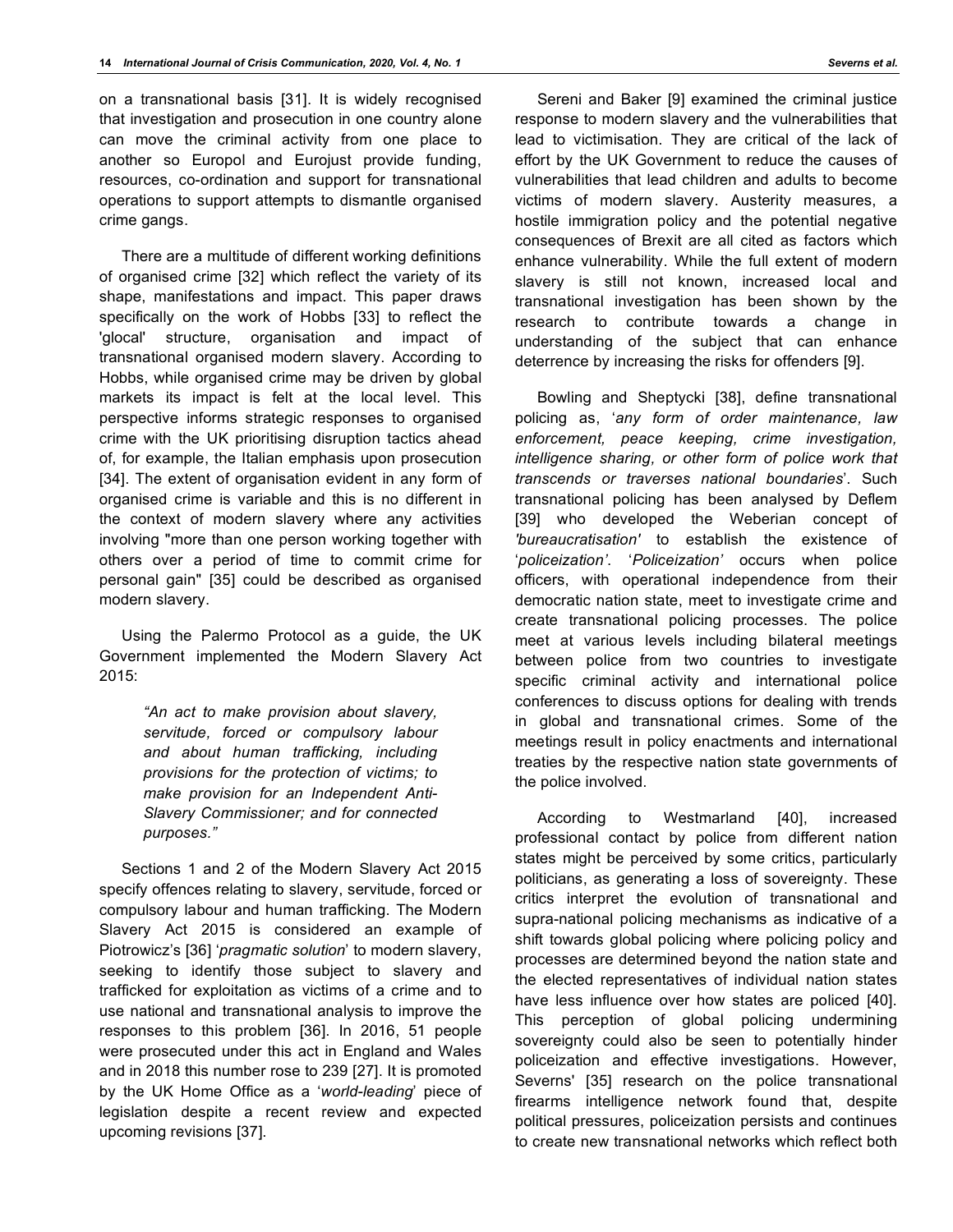local and global policing needs [38]; the prominent sphere of policeization is thus glocal policing<sup>3</sup> rather than the emergence of an unaccountable global policing.

In addition to Government and LEA action to transform the investigation of modern slavery, the University of Nottingham reviewed UK research on modern slavery in 2017 and found that there is a significant evidence base to understand and respond to modern slavery. Evidence exists of the potential number of victims, where modern slavery exists in business supply chains, where modern slavery intersects with society, what makes people vulnerable to slavery and best practice responses to modern slavery. However, further research is required on the role of police and LEAs as well as their links to support services, including victim re-integration [42]. The impact of international law enforcement interventions in trafficking destinations as well as victims' countries of origin remains poorly understood and the interrogation of JITs that follows represents an attempt to improve knowledge and understanding in this area.

# **INTERROGATING THE ROLE AND FUNCTION OF JOINT INVESTIGATION TEAMS**

By establishing an understanding of JITs and the cultures that exist alongside them it should be possible to develop an understanding of transnational policing within the wider theoretical context of global policing [38], which considers transnational police culture. The state police are just one node in a multi-agency nodal network response to THB. These networked models of policing have been recognised as a commonplace aspect of the  $21<sup>st</sup>$  century policing environment [35, 39, 43] but their existence does not necessarily mean that there is a co-ordinated response to modern slavery. On the contrary, it is widely recognised that there is no nationwide systematic response to modern slavery in the UK [9, 29, 37]. Instead, there are a multitude of nodal networks that often rely upon individuals building partnerships out of their own professional experiences. The willingness of the officers involved to commit to this model of transnational partnership working has been identified by Heeres [41] and Severns [35] as essential to successful transnational investigations.

 $\overline{a}$ 

The '*willing and able*' culture identified by Heeres [41] underpins '*policeization*' [39] and facilitates transnational policing.

Previous studies have identified a knowledge gap in relation to academic literature on the police investigation of modern slavery and the role of global policing networks in facilitating successful partnerships [25]. One aspect of this knowledge gap is a critical assessment of JITs as a response to transnational crime. According to Jesenicnik and Razinger  $[6]^4$ , JITs were introduced to '*assist and facilitate*' the investigation of transnational organised crime as an option for signatories of the Second Additional Protocol to the European Convention on Mutual Legal Assistance (MLA). The investigation should be carried out in one or more of the nation states that are a party to the JIT agreement [45]. There is no specific requirement to set up JITs for transnational investigations involving the UK or other European nation states especially if other informal ways of working can achieve the same objective [46]. However, if a decision is made to set up a JIT, there must be a need to investigate specific transnational criminal activity [6]. For example, a JIT should be established if there are requirements for '*difficult and demanding*' investigations with links with LEAs from different countries and there is a necessity for '*co-ordinated and concerted actions*' in different nation states. In short, a JIT should be established if it would otherwise not be possible to investigate, prosecute and prevent such transnational crime [6].

The formal agreement between the two or more nation states involved in any JIT requires the signatures of all the competent authorities involved. The agreement is likely to include:

- The legal basis for the JIT.
- Parties to the agreement.
- Purpose of the JIT.

 $\overline{a}$ 

- Period covered by the agreement.
- Location(s) in which the JIT will operate.

In addition, based on best practice, the agreement could include:

<sup>&</sup>lt;sup>3</sup>The firearms network is a co-operative organisation of transnational organised crime policing anchored within the nation state. It is a development of nation state policing, involving some pluralisation with other public organisations, rather than a top down global reconstruction of policing from the outside facilitated by pluralisation with private providers. It is Heeres' [41] glocal reconstruction of policing.

<sup>4</sup> Jesenicnik and Razinger [6], who provided a guide to West Balkan states on JIT investigation of TNOC (prior to the European Union, Eurojust, Europol and OLAF JIT Experts' guide [44].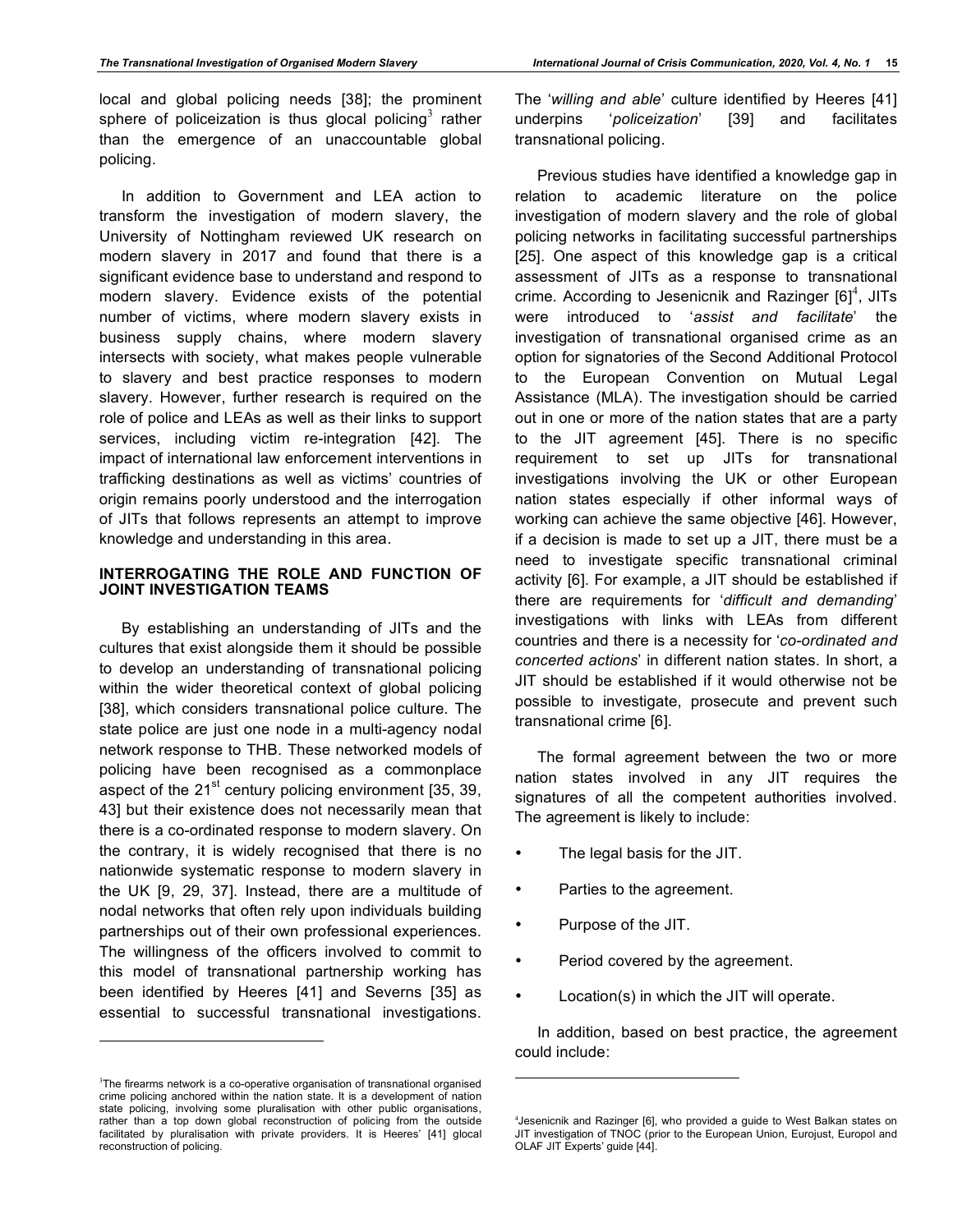- An operational plan.
- Method of communication between the teams.
- JIT leader(s).
- JIT members and their roles and competencies.
- Provision for any second members.
- Evidence acquiring methods.
- Information and evidence exchange and application rules.
- Method of using and disposing of the collected information and evidence.
- Conflict resolution.
- Any special conditions.
- Provisions for internal evaluation as the investigation progresses [6]

The Eurojust, Europol and OLAF [44] practical guide on JITs states that while the crime affects more than one country the criminal investigation need only be carried out in one of the nation states that is a party to the JIT. Even if only one of the parties to the JIT undertakes the investigation and another supplies evidence or shares intelligence as part of that investigation, this still amounts to transnational policing for the purpose of understanding how policing works from a criminological point of view.

While the full extent of modern slavery is still not known, increased local and transnational investigation has been shown by the research to contribute towards a change in understanding of the subject [42]. JITs can also be promoted as a deterrent as they increase the risk to the offender or offenders [9].The use of JITs increased from 3 in 2005 to the establishment of at least 69 new JITs in 2016 [47]. By 2017, the UK alone was participating in 65 JITs and topped the Eurojust table. At least 20 of those JITs (instigated by UK LEAs) targeted human trafficking and slavery [48]. Thus, available evidence demonstrates that the UK is a prominent contributor to JITs but there remains relatively little evidence about how JITs, or other investigative interventions, address challenges such as the prevention of victimisation.

JITs are championed as a useful tool for the transnational investigation of THB in Annison's [22] paper. The paper is based on extensive research of the UK Criminal Justice System (CJS) response to THB and provides qualitative evidence of the first THB JIT between the Metropolitan Police Service (MPS) and the Romanian National Police (RNP). Annison [22] introduces the merits of JITs as a useful tool in investigating modern slavery and THB as they speed up information exchange and attract Eurojust funding for interpreters, travel and accommodation. Operation Golf was a proactive transnational investigation by the MPS and RNP into the trafficking of Romanian children for criminal exploitation. It was the first JIT to investigate TNOC involving THB for modern slavery and was successful in dismantling the transnational OCG responsible for the offending. The multi-agency transnational investigation, Operation Reflex, pulled together various police and LEAs working with a network of International Liaison Officers (ILOs) deployed in various countries to investigate organised illegal immigration and its overlaps with THB for modern slavery. Like Heere's [41], Obokata *et al*. [23] note the importance of a positive joint working culture between non-police-agencies, the police and LEA staff from different countries.

The main critical assessment of JITs is provided by the JIT network of experts [47]. The JIT network of experts focuses upon how many JITs have been established, how and where they have been implemented and what is deemed to be best practice. The assessments do not identify why certain criminal offences become the focus of JITs, why the process works or how the trust that facilitates good partnership working is developed. There is a similar knowledge gap in the academic research highlighted in this REA to compare with the JIT experts' assessment. Thus, the expert assessment is the most advanced source on the subject, but the experts do not meet regularly and there needs to be more detailed academic analysis of the use of JITs.

The 2018 JITs assessment found that during the operational phase of a JIT it is important to have a secure single place to facilitate auditable electronic exchange of information and evidence. Jurisdictional issues need to be anticipated and be part of an ongoing discussion reflecting the setup of the OCG under investigation by the JIT. There is flexibility within JIT procedures to respond to any jurisdictional developments. Flexibility of the JIT also allows the use of seconded members to the team to provide additional help with arrest and search phases as well as '*major international incidents*' [28].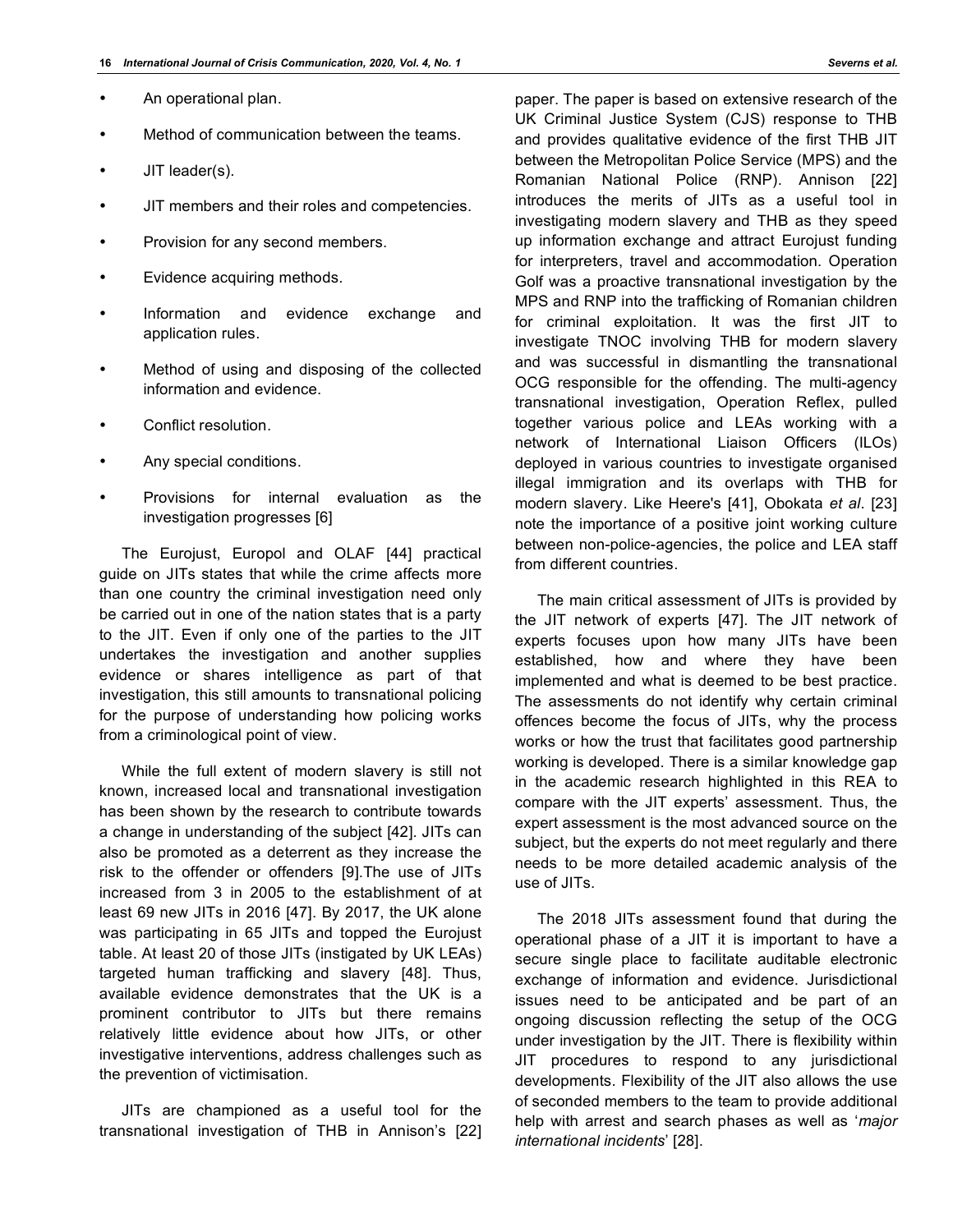Difficulties can arise in respect of sharing information with states which are not part of the JIT and there are difficulties with continued co-operation after the JIT is closed. However, best practice has been identified in other areas such as having a common language agreement, financial support for translation and deployment of officers with knowledge of relevant languages to help overcome difficulties with translation. In addition, the JIT has been used to enable informal exchanges on areas such as jurisdiction and disclosure, has covered profit confiscation after any trial has concluded, has protected victims and has supported dynamic decision-making during live operations.

There has been good cooperation with the private sector in cybercrime investigation and cooperation during the prosecution has ensured victims have been compensated [28]. Eurojust's findings were similar to the findings of the JIT network of experts. Eurojust fully support the use of a '*Model JIT Agreement*' but note there is a '*fear of the unknown*' and '*an assumption that JITs are only suitable for high profile cases*'. They also identify difficulties in setting up JITs caused by different operational priorities, multiple organisations carrying out '*parallel investigations*' and different authorisation procedures [28].

HMICFRS [26] found that the larger investigations into modern slavery were the ones that were best managed, especially where they were managed by police units with specialist knowledge and capabilities. The HMICFRS [26] report provides the most critical and far reaching evidence on the police investigation of modern slavery in the UK with an identified need to be more proactive.

> *"This does not necessarily require specialist officers; these offences occur in every force area, and while some lead to large and difficult investigations, others are far smaller in scale and less complex. Many of the failings … in investigating modern slavery and human trafficking, and in bringing offenders to justice (reflected) deficiencies in basic policing practice".*

There is a possibility that Brexit will cut the UK off from some transnational investigative and intelligence gathering opportunities. Therefore, there is a need, in light of the increased and effective use of JITs highlighted in this REA, to establish if there is anything in the way JITs work that indicates it is possible to keep them running with or without the EU institutions and agreements. $<sup>5</sup>$  The next section addresses some of the</sup> immediate challenges presented in the findings of the REA.

#### **IDENTIFYING IMMEDIATE CHALLENGES FOR JITS AND MODERN SLAVERY INVESTIGATIONS**

# **Identification of Victims of Modern Slavery**

This finding echoes much of the previous academic literature on victimisation but the following section places this failure to identify victims within the specific context of police investigations. The MSPTU [29] advocates support for victims in alignment with the proactive requirements of articles two and three of the European Convention on Human Rights. Similarly, the consensus opinion from the REA and the wider academic literature is that the immediate priority should be the recovery and protection of victims. Thereafter, the aim of any investigation should be to secure evidence to bring all offenders to justice and dismantle any OCG to prevent harm to others in the future.

More training and awareness-raising on JITs continues to be advocated by the JIT network of experts and Eurojust to identify and respond to victimisation [28]. Front line police officers often lack training in recognising the signs of THB and modern slavery and this can impact upon immediate actions. The '*golden hour*' principle applies to THB investigations just as much as other investigations [22]. Therefore, it is important for front line police officers and other first responders to recognise the signs of trafficking so that early action can be taken to secure forensic and other evidence and locate suspects. The successful investigations are where police officers have good knowledge of modern slavery and are willing to support the victims [22]. Investigators also need the expertise to manage local and transnational investigations [28].

l

<sup>5</sup> "*The EU and the UK have a mutual interest in maintaining strong cooperation in the fields of security (police) and criminal justice. However, as of Brexit day… the UK will become a third country vis-à-vis the EU. To ensure strong criminal justice and police cooperation after Brexit, the EU and the UK need to develop a legal framework that meets the reciprocal demands of maintaining an effective relationship to fight cross-border crime, which at the same time is principled (value-based) and compliant with rule of law and fundamental rights standards"* [48]. Subject to when and if a deal is made, *"Eurojust seems well equipped to assist Member States and third countries, including in the future the UK, in the choice of the appropriate legal basis/bases for JITs. At least with regard to JITs, Brexit should not have any dramatic consequence, as there are already other legal instruments facilitating the establishment of JITs between the UK and EU Member States, or at least the majority of them. Nonetheless, the UK could lose its leading role in the field and this may have negative repercussions for common security in Europe*" [48]. If there is no deal, "*The UK will no longer be able to initiate or participate in JITs set up in support of crossborder police investigations under EU instruments after exit day"* [49].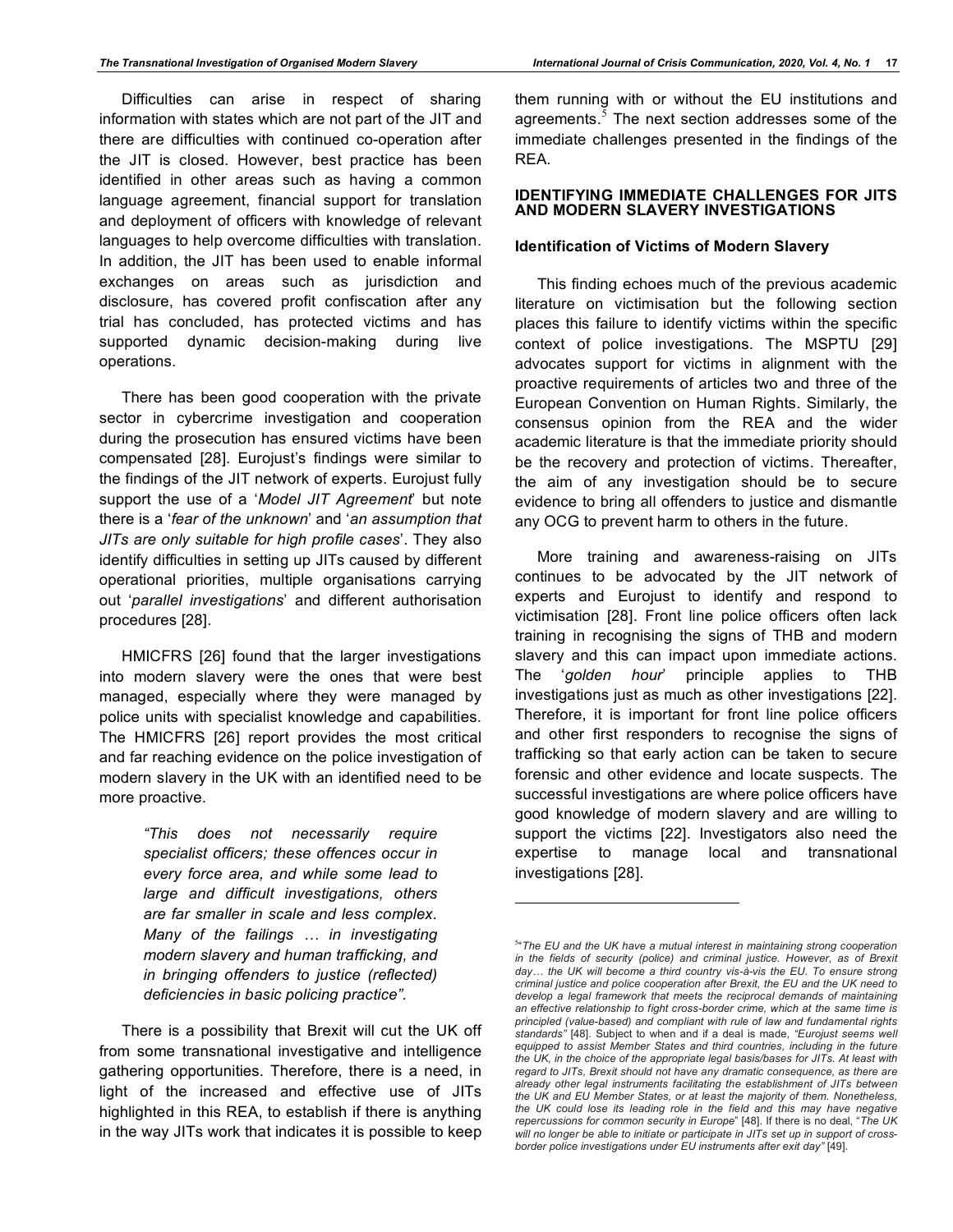Victims continue to be criminalised despite the defence provision within section 45 of the Modern Slavery Act 2015 with child victims being arrested for drug cultivation and supply [9]. Silverstone and Brickell [24] found victims of trafficking to cannabis farms in the UK often failed to avoid conviction with many prosecuted or held on remand for long periods and others held in detention centres or deported [50, 51]. Nevertheless, 370 Vietnamese victims received positive NRM referrals between 2009 and 2016. Cooper *et al*. [25] also evidence the rescue of victims and return to their home country when it is a European country.

As Sereni and Baker [9] note, Her Majesty's Crown Prosecution Service Inspectorate (HMCPSI) found,

> *'victims are (currently) being let down at every stage. Identification, information flows, victim focus, and investigative practice all need to be improved considerably, so that victims receive the full range of protections and safeguards to which they are entitled, and more offenders are brought to justice'.*

HMICFRS [26] echoed the HMCPSI finding cited by Sereni and Baker [9]. The HMICFRS [26] overall finding was "*that many victims of modern slavery and human trafficking receive a wholly inadequate service from the police*". Where there was good support for victims it involved allocating an officer to maintain regular contact with victims from rescue through the CJS process to safe resettlement back home or elsewhere [26]. Despite the HMCPSI finding, the more up to date review by the CPS [27] claims they are supporting victims who give evidence at trial; although they do recognise there are issues raised by the 2017 HMCPSI report on the CPS response to the Modern Slavery Act 2015, and in response they have appointed a Chief Prosecutor to lead on modern slavery across all areas of CPS work.

In response to the gap in victim protection, there needs to be clear national leadership on prioritising crimes for investigation and that needs to be reflected in police officer training, especially within the curriculum of the new policing degrees. Joint training has taken place between the CPS and the MPS on JITs supported by Europol, Eurojust and Romanian and Hungarian police and prosecutors. The CPS have pushed transnational investigation through its ILOs and by bringing representatives from various countries

together with Europol, NCA and police leads to a conference on Modern Slavery in February 2018 [27].

## **Moving from Disrupt to Dismantle with OCGs**

The ultimate aim of any police investigation should be to dismantle the OCG without displacing the crime; otherwise the criminals adapt and remain one step ahead of the police [52]. The REA has analysed available evidence on disruption of the identified OCGs to see how far that disruption goes toward dismantling OCGs without displacement. Kelly and Regan [20] identify some disruption of OCGs by bringing offenders to justice. However, there is little evidence of transnational disruption or dismantling of OCGs. This is due to low levels of understanding of THB at this time with little intelligence available on the crime or OCG involvement. The data and intelligence that is available to agencies now is much more reliable although there remain challenges in sharing this data across partner agencies [26]. Annison [22] evidences a focus on investigating and disrupting the UK end of any operation ahead of strategic attempts to dismantle transnational OCGs including all participants, financiers and facilitators. A notable exception to this was the dismantling of the Romania OCG targeted by Operation Golf utilising the auspices of a JIT between the MPS and the RNP.

There is some support for JITs having an impact on dismantling transnational OCGs [25, 27]. However, overall, evidence of disruption of modern slavery OCGs appears to be sporadic. The CPS [27] looks to profits confiscation which undoubtedly disrupts the OCG. They also highlight the use of Slavery and Trafficking Prevention Orders and Risk Orders, but such orders need to be the subject of future research to assess their impact. With regards to the CPS and the police, Sereni and Baker [9] were concerned at the lack of resources to deal with digital disclosure (echoed in the MSPTU 2019 report [29]) and support for victims at each stage of the CJS, including at the investigation stage by the police and the prosecution stage by the CPS. They also made the point of highlighting a lack of use of Slavery and Trafficking Prevention Orders on conviction and Risk Orders during investigations. However, they did note an increase in investigations and prosecutions. Sereni and Baker [9] cite a civil servant as saying:

> *"Risk orders are underused; police officers and police forces are not aware of them, and they are also challenged by court*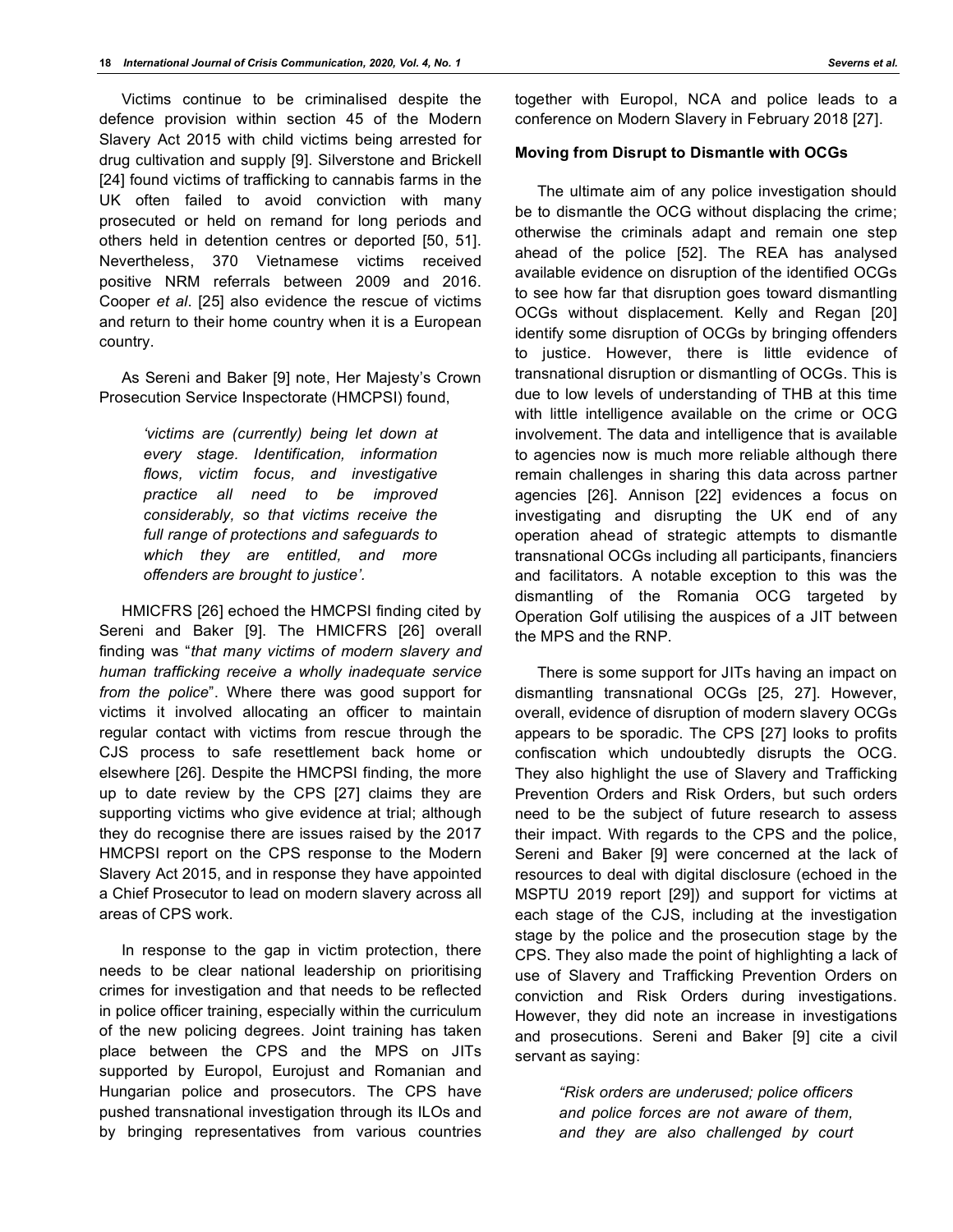*clerks who often do not understand them. There could be a lot more innovative use of risk orders – but they are not being applied. When an investigation can only go so far, a risk order can be used to monitor a suspect."*

Obokata *et al*. [23] question the value of using the disruption of an OCG as a measure for the impact of a modern slavery investigation. Like Campana and Varese [53], they state that any evaluation of disruption should draw quantitative and qualitative evidence of the wider cultural, social and economic impact of police activity. Silverstone and Brickell [24] suggest disruption of the exploitation of Vietnamese victims for criminal work tending cannabis grows does not go far enough. As we have noted in this paper, there is a tendency to criminalise the victims and not follow up the investigation further as cannabis is a class B controlled drug and not a priority for investigation by the police.

Sereni and Baker [9], finish on a positive note by citing the 2017 Co-operative Group (The Co-op) Brighter Future Programme as good practice. The Coop, working in partnership with an NGO (City Hearts), provided work placements for 29 victims of modern slavery each year, to provide them with the dignity, stability and security of regular employment with legitimate employers. Overall the response to safeguarding victims is mixed and more needs to be done to support victims. As highlighted by the MSPTU [29], '*Balancing the risk of harm to victims with the need to collect evidence about continuing exploitation is a frequent dilemma for investigators*.' This needs careful planning to ensure constant support for victims. Without such support cases could be jeopardized [29].

#### **Making JIT Partnerships Work**

The challenges presented when investigating THB cases are replicated worldwide. Farrell and Pfeffer [54] identified problems in the identification of THB in their study of 20 counties in the United States as well as a conflation of prostitution with sex trafficking and little awareness of labour trafficking. International studies frequently call for better partnership working but it is often unclear what this might mean in practical terms and how effectiveness might be measured. There are clear tensions between the multitude of different organisational aims and functions that come together in the partnership response to modern slavery. These tensions have the potential be exacerbated by introducing transnational partners with cultural and language differences between nation states [7]. The importance of language and culture means that consideration should be given to the inclusion of translators on the JIT at an early stage as well as other collaborative work that can strengthen the partnership.

Translators are costly but essential elements of partnerships. Annison [22] identifies the importance of using professional interpreters with relevant experience of different dialects who are psychologically and emotionally able to cope with gathering evidence from victims, gaining their confidence and supporting them throughout the whole CJS process. Other support should be given to victims throughout the CJS process whether it is for drink or drug addiction or enabling therapy to take place to deal with trauma. Such interventions have been singled out as matters which could undermine the prosecution. However, victims need consistent support and this should be recognised and managed in consultation with all those involved in the CJS process. Similar support and management is required to facilitate victims to give video link evidence from their home country, for special measures and wider witness/victim protection.

There is limited evidence available on what makes partnerships work other than building mutual trust between agents and agencies and a commitment to work together towards a shared goal [35]. Of particular importance to how the subculture and policeization works is the people and how they interact with each other, identify similar goals, gather evidence and bring offenders to justice. That teamwork, underpinned by regular contact, leads to the efficient exchange of knowledge and *"the extent of team culture found in police investigation"* [55]. All teams need leaders and JITs require clear leadership. In some nation states the lead tends to be a public prosecutor. In some cases, as well as an overall leader, there are team leaders in each of the nation states involved. Whatever the case, the leadership and team set up should be agreed before defining the JIT agreement [45].

JITs also have the potential to support the development of pools of expertise as well as individual investigations. There is some evidence of this process in England and Wales already with the formation of force level modern slavery units but their reach to the frontline still remains limited without significant investment in training. HMICFRS [26] identify a need for increased use of JITs supported by increased training. However, there is little detail in the report about how JITs function apart from a College of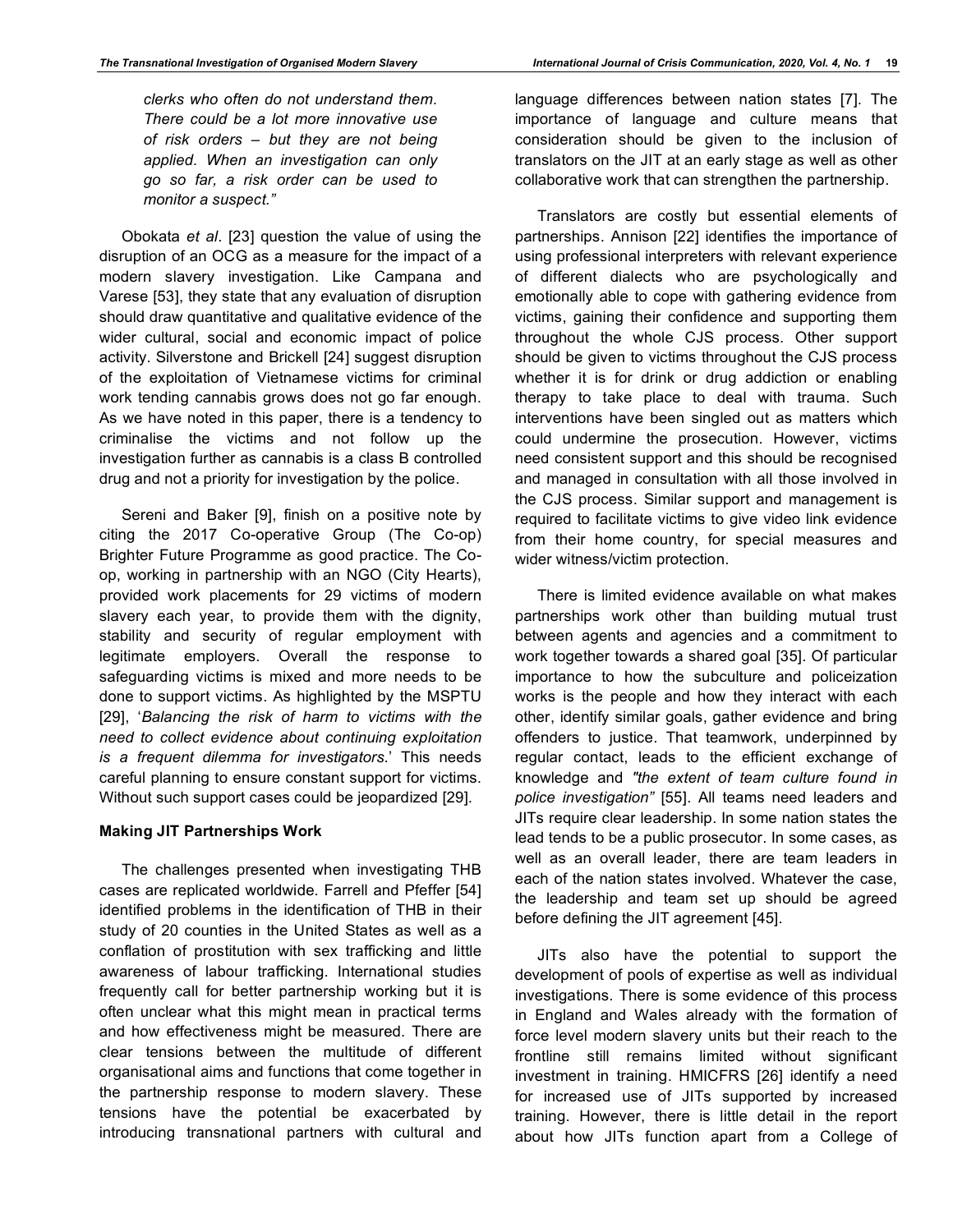Policing reference to a 2011 manual and an apparent misrepresentation of JITs as joint intelligence teams.

#### **FINAL SUMMARY: TOWARDS A BEST PRACTICE TRANSNATIONAL INVESTIGATION**

The findings presented in this article suggest JITs have been introduced into the investigation of modern slavery in more recent years following a promotion of their use by the network of national experts. This development is in alignment with the increased use of JITs in other transnational investigations which indicates a wider cultural acceptance of this approach. However, there is little evidence of what impact investigations as a whole or individually have on THB. As with all organised crime investigations, there needs to be an in depth economic, social and cultural impact assessment completed to fully understand the impact of any investigation upon individual OCGs, crime and organised crime in general [56]. The research alludes to the fact that the operational culture of those involved in the investigations is important. There is evidence of a high degree of commitment in the specialist teams as aspects of Heeres's [41] '*willing and able*' culture but, according to some investigators, there can be a lack of commitment at the strategic level when complex modern slavery investigations require a commitment of resources that leaves other investigations stretched [26]. Many investigations that do not involve JITs have been poorly managed. Failings included, closing cases too early without speaking to victims and witnesses or following up lines of enquiry, delayed investigations, lack of supervision, lack of focus on safeguarding victims, lack of co-ordination between forces and difficulties in maintaining contact with victims relocated through the NRM. Victims continue to be referred for immigration investigation and other enforcement without consideration for their victim status.

There is little academic research that critically assesses what makes a JIT work well. The main critical source of information about JITs is that carried out by the JIT network of experts [28], hence further research is required. Even though the capacity and capability for acquiring information and analysing it has improved and expanded [11] intelligence on THB remains limited. It can be seen from the REA that the investigation of modern slavery has developed between 2000 and 2019 and there has been an increased use of JITs. However, there are some shortcomings especially with the initial police response and the level of expertise and experience on the use of JITs. A range of individual

and structural factors increase a person's vulnerability to becoming a victim of THB. The vulnerability is caused by systemic problems including insufficient protection from laws, policy and practice relating to employment, migration and social and international affairs. The vulnerability is compounded by poverty, human rights abuses, a lack of social and economic opportunities, dangers from conflict or general instability as result of political and civil unrest, armed conflict and natural disasters. There is a need to promote research into causes of THB and modern slavery in order to better inform preventative strategies both before and as part of transnational investigations.

#### **REFERENCES**

- [1] Lilley P. Dirty Dealing: The untold truth about global money laundering, international crime and terrorism. London: Kogan Page; 2009: 137.
- [2] National Crime Agency. National Strategic Assessment of Serious and Organised Crime Launch. 2019 [cited 25 January 2020] Available from: https://www.youtube.com/ watch?v=7GG\_FGFU51Q&feature=youtu.be.
- [3] National Crime Agency. NCA: What we do Modern Slavery and Human Trafficking. 2019a [cited 5 August 2019] Available from: https://nationalcrimeagency.gov.uk/what-wedo/crime-threats/modern-slavery-and-human-trafficking.
- [4] National Crime Agency. National Referral Mechanism Annual Summary 2017*.* 2018. [cited 21 May 2018] Available from: http://www.nationalcrimeagency.gov.uk/news/1315-nationalreferral-mechanism-annual-summary-2017.
- [5] Home Office. Security, law enforcement and criminal justice: A Future Partnership Paper. 2018. [cited 21 May 2018] Available from: https://www.gov.uk/government/publications/ security-law-enforcement-and-criminal-justice-a-futurepartnership-paper.
- [6] Jesenicnick J, and Razinger A. Fight Against Organised Crime and Corruption, Strengthening the Prosecution Network: Handbook on Joint Investigation Teams. 2014: 9. [cited 25 January 2020] Available from: http://wbiisg.com/wp-content/uploads/bp-attachments/4808/Jointinvestigation-teams.pdf.
- [7] Horvatits L, and De Buck B. The Europol and Eurojust Project on Joint Investigation Teams*.* Academy of European Law. 2007; 8: 239-243. https://doi.org/10.1007/s12027-007-0016-5
- [8] Block L. EU Joint Investigation Teams: political ambitions and police practice. In: Hufnagal S, Harfield C, and Bronitt S, editors. Cross-Border Enforcement: Regional Law Enforcement Co-operation - European, Australian and Asia-Pacific Perspectives. London: Routledge. 2012; p. 87-108.
- [9] Sereni A, and Baker C. Before the Harm is Done: Examining the UK's response to the prevention of trafficking. 2018. [cited 5 April 2019] Available from: http://www.antislavery. org/wp-content/uploads/2018/09/Before-the-Harm-is-Donereport.pdf
- [10] Paterson C, Severns R, and Brogan S. Transnational Investigation of Organised Modern Slavery: What Works? 2019. [cited 3 November 2019] Available at: https://elements.shu.ac.uk/viewobject.html?cid=1&id=131979
- [11] Harfield C. Blackstone's Police Operational Handbook. Oxford: Oxford University Press; 2009.
- [12] Losel F. Doing evaluation research in criminology: balancing scientific and practical demands. In: King R, and Wincup E,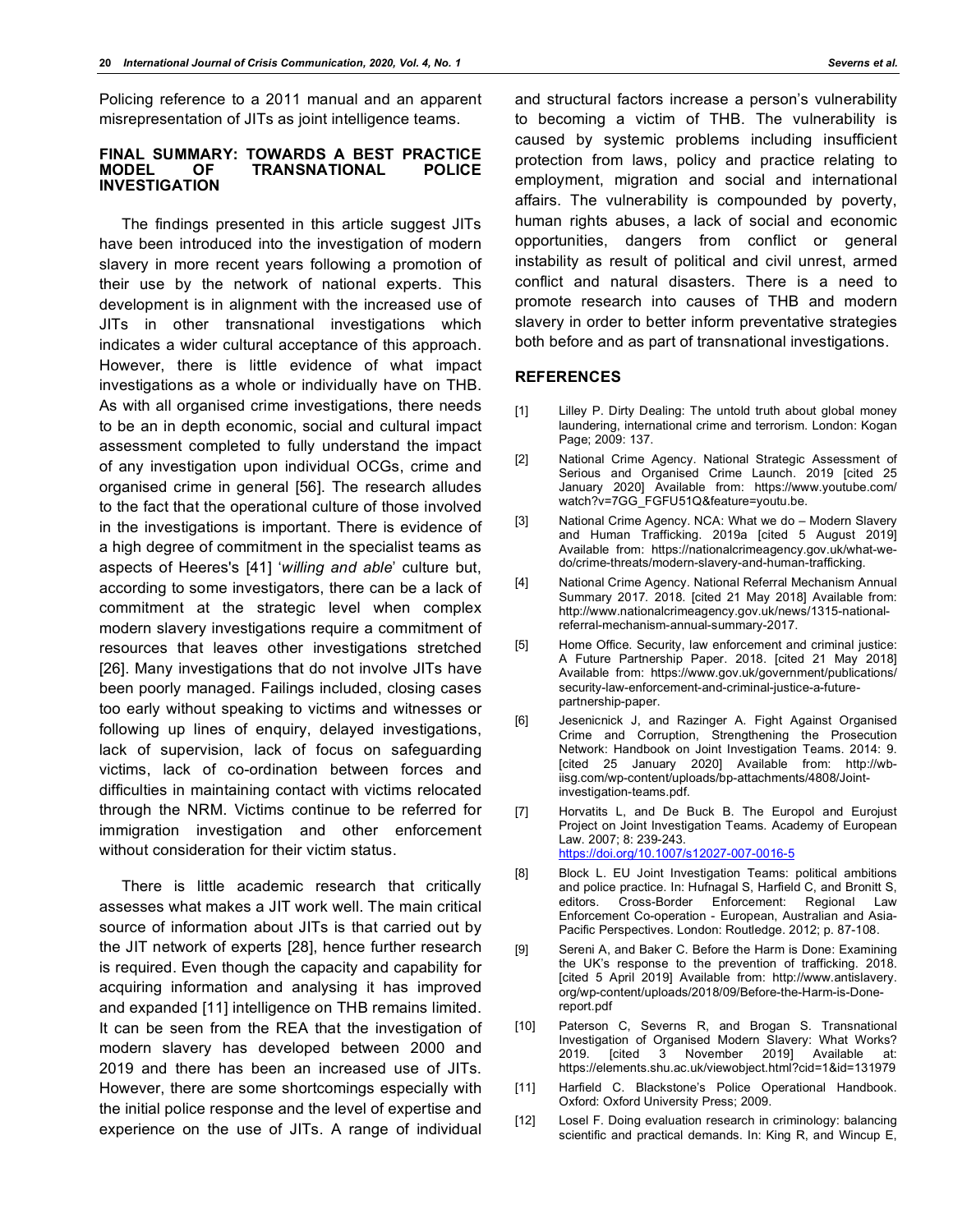editors. Doing Research on Crime and Justice. Oxford: Oxford University Press. 2008; p. 141-170.

- [13] Cornish D, and Clarke R. Analyzing Organised Crime. In: Piquero A, and Tibbets S, editors. Rational Choice and Criminal Behaviour: Recent Research and Future Challenges. London: Routledge; 2002.
- [14] Best R, and Cumming A. Open Source Intelligence (OSINT): Issues for Congress. Washington: Congressional Research Service; 2007.
- [15] Robert D, The Open Source Programme: Missing in Action*.* International Journal of Intelligence and Counterintelligence. 2008; 21(3): 609-619. https://doi.org/10.1080/08850600802050279
- [16] Bean H. The DNI's Open Source Centre: An Organizational Communication Perspective. International Journal of Intelligence and Counter Intelligence. 2007; 20(2): 240-257. https://doi.org/10.1080/08850600600889100
- [17] Bean H. No More Secrets: Open Source Information and the Reshaping of US Intelligence. Oxford: Praeger Security International; 2011.
- [18] Tekir S. Open Source Intelligence Analysis: A Methodological Approach. Verlag: Saarbrucken; 2009.
- [19] Rollins, J. International Terrorism and transnational Crime: Security Threats, U.S. Policy, and Considerations for Congress. 2010. [cited 25 January 2020] Available from: https://fas.org/sgp/crs/terror/R41004-2010.pdf.
- [20] Kelly L and Regan L. Stopping Traffic: Exploring the extent of, and responses to, trafficking in women for sexual exploitation in the UK. 2000. [cited 5 April 2019] Available from: http://andreanetwork.pbworks.com/f/trafficking.pdf.
- [21] Balch A. Regulation and enforcement to tackle forced labour in the UK: A systematic response. University of Liverpool– Joseph Roundtree Foundation: Liverpool. 2012. [cited April 5 2019] Available from: file:///C:/Users/Severns/Downloads/ forced-labour-regulation-full.pdf.
- [22] Annison R. In the Dock: Examining the UK's Criminal Justice Response to Trafficking. 2013. [cited April 15 2020] Available from: https://www.antislavery.org/wp-content/uploads/2017/ 01/in\_the\_dock\_final.pdf.
- [23] Obokata T, Payne B, and Jackson J. North-South Irish Responses to transnational Organised Crime: Research Report and Findings. 2014. [cited 8 April 2019] Available at: http://eprints.glos.ac.uk/3777/1/AHRC\_Project\_North-South\_Irish\_Responses.pdf.
- [24] Silverstone D, and Brickell C. Combating modern slavery experienced by Vietnamese nationals en route to, and within, the UK. Independent Anti-slavery Commissioner. 2017. [cited 5 April 2019] Available from: https://www.antislaverycommissioner.co.uk/media/1159/iasc-report-combatingmodern-slavery-experience-by-vietname-nationals-en-routeto-and-within-the-uk.pdf.
- [25] Cooper C, Hesketh O, Ellis N and Fair A. A Typology of Modern Slavery Offences in the UK. 2017. [cited 5 January 2020] Available from: https://www.antislaverycommissioner. co.uk/media/1190/a-typology-of-modern-slaveryoffences.pdf.
- [26] Her Majesty's Inspectorate of Constabulary and Fire Service. Stolen Freedom: the policing response to modern slavery and human trafficking. 2017. [cited 25 January 2020] Available from: https://www.justiceinspectorates.gov.uk/ hmicfrs/wp-content/uploads/stolen-freedom-the-policingresponse-to-modern-slavery-and-human-trafficking.pdf.
- [27] Crown Prosecution Service. *Delivering Justice: Modern Slavery Report*. 2018. [cited 10 March 2019] Available from: https://www.cps.gov.uk/sites/default/files/documents/publicati ons/Modern\_slavery\_report\_201718.pdf.
- [28] Eurojust. Second JIT Evaluation Report. 2018. [cited 22] August 2018] Available from: http://www.eurojust.europa.eu/ doclibrary/JITs/JITsevaluation/Second%20JIT%20Evaluation

%20Report%20(February%202018)/2018-02\_2nd-Report-JIT-Evaluation\_EN.pdf.

- [29] Modern Slavery Police Transformation Unit. Programme Annual Report to 31 March 2019. 2019. [cited 6 June 2019] Available from: https://www.policingslavery.co.uk/media/ 2506/ms\_annual\_report\_master\_2019\_lr\_17-05.pdf.
- [30] United Nations Office for Drugs and Crime. Annex II: The definition of trafficking in persons and the mandate for the global report. 2020: 1. [cited 1 May 2020] Available from: https://www.unodc.org/documents/data-andanalysis/glotip/Annex\_II\_-\_Definition\_and\_mandate.pdf.
- [31] Home Office. Modern Slavery Strategy. 2014. [cited 20 August 2018] Available from: https://assets.publishing. service.gov.uk/government/uploads/system/uploads/attachm ent\_data/file/383764/Modern\_Slavery\_Strategy\_FINAL\_DEC 2015.pdf.
- [32] Antonopoulos G, and Papanicolaou, G. Organized Crime: A Very Short Introduction. Oxford: Oxford University Press; 2018.

https://doi.org/10.1093/actrade/9780198795544.001.0001

- [33] Hobbs D. Going down the glocal: the local context of organised crime. Howard Journal of Criminal Justice. 1998; 37(4): 407-422. https://doi.org/10.1111/1468-2311.00109
- [34] Sergi A. Structure versus activity: Policing organised crime in Italy and in the UK, distance and convergence. Policing. 2013; 8(1): 69-78. https://doi.org/10.1093/police/pat033
- [35] Severns R. One Step Ahead: The Police Transnational Firearms Intelligence Network. 2015 [cited 25 January 2020] Available from: http://shura.shu.ac.uk/11142/.
- [36] Piotrowicz R. The Legal Nature of Trafficking in Human Beings. International Migration Law. 2009; 275: 278-281.
- [37] Home Office. Independent Review of the Modern Slavery Act 2015: Final Report. 2019. [cited 6 June 2019] Available from: https://assets.publishing.service.gov.uk/government/uploads/ system/uploads/attachment\_data/file/803406/Independent\_re view\_of\_the\_Modern\_Slavery\_Act\_-\_final\_report.pdf.
- [38] Bowling B, and Sheptycki J. Global Policing. London: Sage; 2012.

https://doi.org/10.4135/9781446251775

- [39] Deflem M. Policing World Society. Oxford: Clarendon; 2002.
- [40] Westmarland L. Transnational policing and security. In: Drake D, Muncie J, and Westmarland L, editors. Criminal Justice: Local and Global*.* Cullompton: Willan. 2010; p. 177- 212.
- [41] Heeres F. Glocal policing*.* In: Hufnagal S, Harfield C, and Bronitt S, editors. Cross-Border Enforcement: Regional Law Enforcement Co-operation - European, Australian and Asia-Pacific Perspectives. London: Routledge. 2012; p. 109-123.
- [42] Bales K, Hedwards B, and Silverman B. Modern Slavery Research: The UK Picture. 2018. [cited January 18 2020]<br>Available from: http://jascresearch.nottingham.ac.uk/ http://iascresearch.nottingham.ac.uk/ ResearchingModernSlaveryintheUK.pdf.
- [43] Shearing C. and Johnston L. (2010) Nodal Wars and Network Fallacies: a genealogical analysis of global insecurities. Theoretical Criminology. 2010; 14(4): 495-514. https://doi.org/10.1177/1362480610378828
- [44] European Union, Eurojust, Europol and OLAF. Joint Investigation Teams: Practical Guide. 2017 [cited 20 August 2018] Available at: http://www.eurojust.europa.eu/doclibrary/ JITs/JITs%20framework/JITs%20Practical%20Guide/JIT-GUIDE-2017-EN.pdf.
- [45] European Union. Resolutions, recommendations and opinions: Council Resolution on a Model Agreement for Setting up a Joint Investigation Team. Official Journal of the European Union. 2017. [cited 21 August 2018] Available from: http://www.eurojust.europa.eu/doclibrary/JITs/JITs%